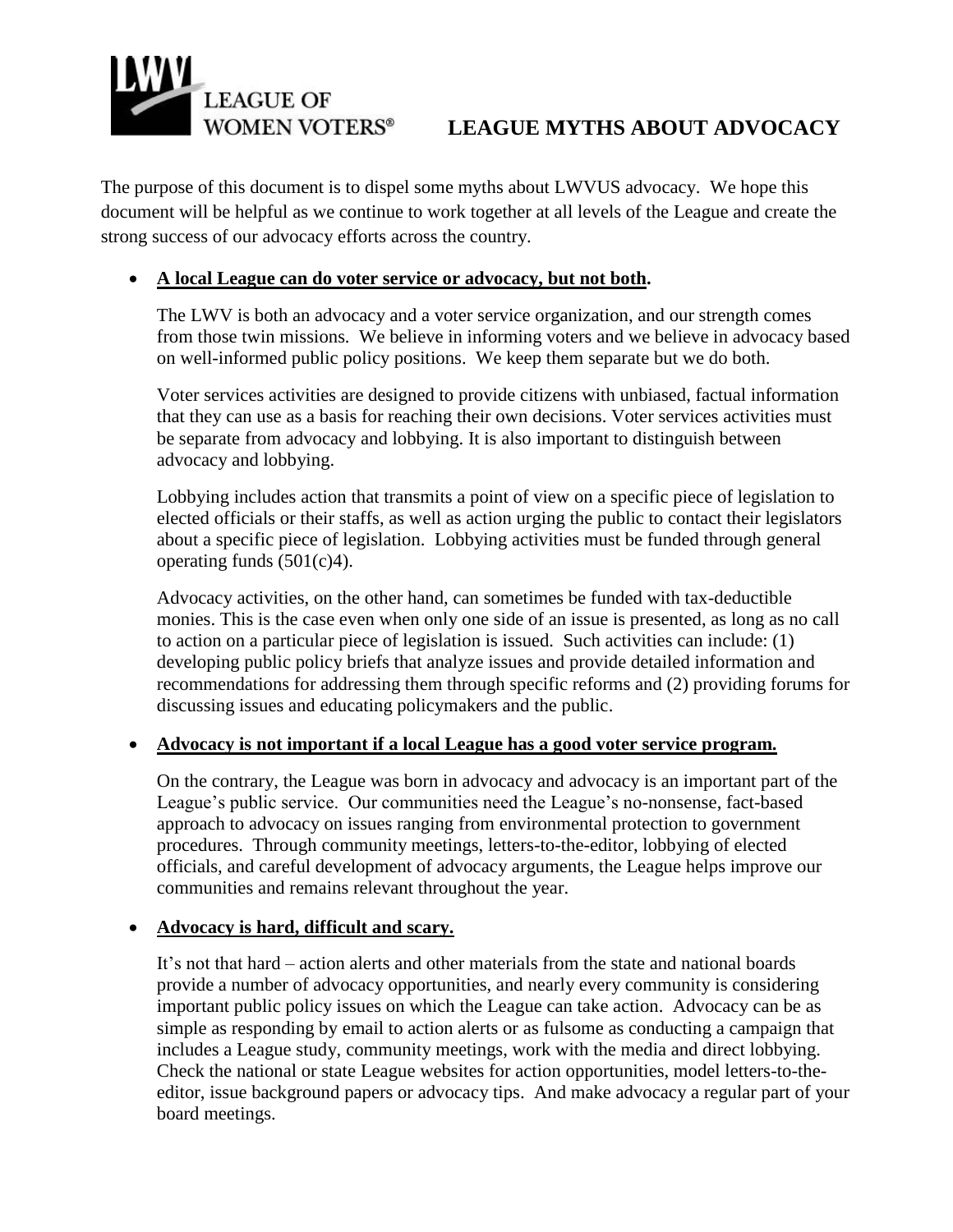# **There are a lot of League rules for advocacy.**

Well, no. There are only two fundamental rules. One, act on the basis of a League position. Two, consult with the appropriate level League board. Each level of League – local, state and national – has its own positions and advocacy must advance those positions. And each level of League is responsible for overseeing action at its level. So if you want to take action at the national level, it must be consistent with an action alert or other communication from the national board, or that board must be consulted (see the discussion of the request form, below). For state-level action, the state board is responsible. And for local action, the local League board makes the call.

# **Local and state Leagues can't use LWVUS positions for action at the local and state level.**

Most LWVUS positions are vertical positions and can be applied at the local and state levels. Local and state Leagues are in the best position to apply these positions since you are knowledgeable about the proposal at the community level and the League position. However, if you have any questions about the substance of the position and/or whether other Leagues have used it to apply to similar local or state initiatives, you should contact the League Advocacy staff.

# **You have to study an issue to take action.**

If there is a LWVUS position or state position on an issue, a local League does not have to re-study the issue but can use the existing vertical position. Some government positions are not vertical since they apply to the appropriate branch of government – federal, state or local.

# **Leagues can contact Members of Congress who do not represent them if they chair Committees or introduce legislation on issues of concern to that League.**

Leagues can only contact those elected officials who represent them at the local, state and federal level. At the federal level, this would include your Representative, Senators and the President. So, if an issue of concern to a League is under the committee jurisdiction of a member of Congress who does not represent your League, you should not contact them. It is never appropriate for a League to lobby another League's Member of Congress.

# **You don't have to respond to an Action Alert as a League.**

State and local League Presidents or their designee should, in response to an action alert, contact their Members of Congress in behalf of their League. Individual League members should respond as individuals. The same goes for action alerts from a state League.

# **Advocacy of League positions makes the League seem partisan.**

Having a fact-based position and doing advocacy is not polarizing if it's done in the League manner of providing information and explaining our positions. Civility does not mean not having an opinion.